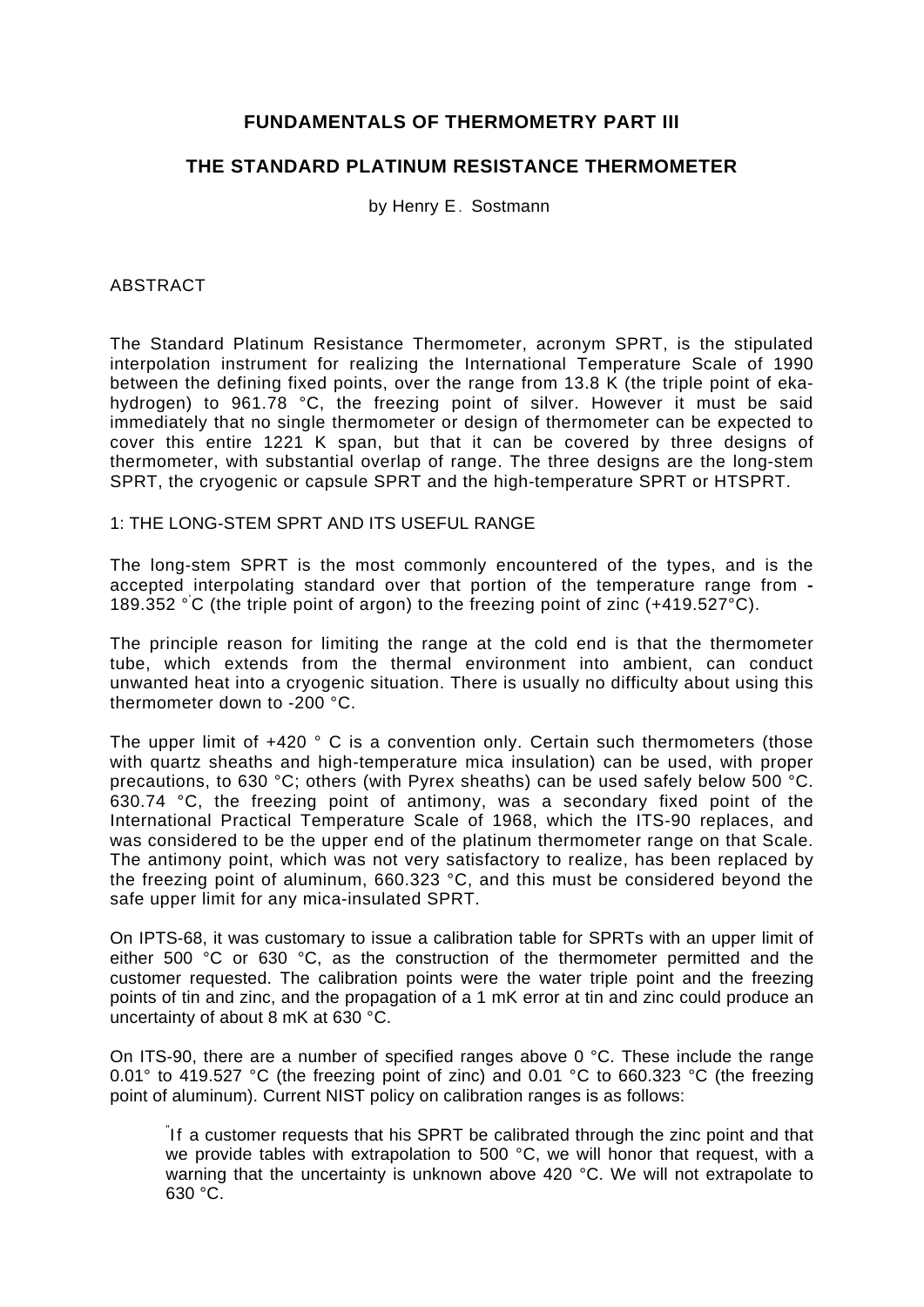If we get a request to calibrate an 8163 or 8167 type SPRT to the aluminum point, we call the customer and advise him that the SPRT should not be calibrated at that temperature, and that if it is, it may be destroyed in calibration. If he, nevertheless, insists upon such a calibration, we will provide it, reluctantly.  $(1)$ 

The platinum resistance thermometer has a long and honorable history. It was proposed first by Siemens in a Bakerian Lecture in 1871. Siemens' thermometer consisted of a fine platinum wire wound on a fire-clay cylinder, which was then enclosed in a protective iron tube. The thermometer gained rapid acceptance, due principally to the reputation of its creator, and was abandoned almost as quickly when it was discovered to be unstable (due most likely to contamination).<sup>(2)</sup> Also, at the cost (then) of refined platinum and good porcelain, it was too expensive for industrial use.

Callender, less than twenty years later, revived the platinum thermometer for laboratory work. Instead of a mandrel of fire clay or porcelain, he wound the platinum element on mica. He realized also that any necessary joints must be autogenously welded, since the migration of components of solders would contaminate the pure platinum. The first documented statement of an interpolation algorithm for platinum, the Callender equation (later modified by van Dusen to include temperatures below  $0^{\circ}$ C) is given in the epochal Callender paper, "On the practical measurement of temperature" read to the Royal Society in 1886.(3) The elements of today's thermometer are all here, waiting only refinement and reduction to practice. Among the numerous refiners, Griffiths, Holborn and Wien, Barber, one worker whose name stands out is C. H. Meyers, and a seminal paper of his is reproduced elsewhere in this issue of the Isotech Journal.(4)

## 2: THE 25 OHM LONG-STEM THERMOMETER FOR -200 ° TO ABOUT 600 °C CONSTRUCTION OF THE THERMOMETER ELEMENT

I have elected to begin discussion of construction with this type, because it includes the basic principles, and the other two are variants on it.

The thermometer element is considered to be that length of platinum wire which is active in the measuring circuit and the structure which supports it. In standards use, the element is always connected as a 4-wire resistor, so that the long lead wires which extend up the thermometer tube, and the cable from the thermometer head to the resistance-measuring instrument, do not enter into the resistance determination.

In the traditional constructions, the former or mandrel upon which the platinum wire is wound is a cross made of thin sheet mica. The four edges of the mica are cut with fine teeth or grooves to contain the wire, which is on the order of 0.1 mm (0.004 inch) in diameter. The grooves form a double helix, so that one half of the platinum wire is wound toward the outboard end of the element, leaving each intermediate groove empty, and the remaining wire is wound back into these grooves. The result is a bifilar winding which is approximately non-inductive (but which may have capacitive reactance). Fig. 1 shows, sketchily, such an element. The resistance is commonly about 25.5  $\Omega$  at 0°C. (This seemingly odd value was chosen to allow crude estimation; for a 25.5  $\Omega$  thermometer, at moderate temperatures, 0.1 Ω represents approximately 1.0°C.)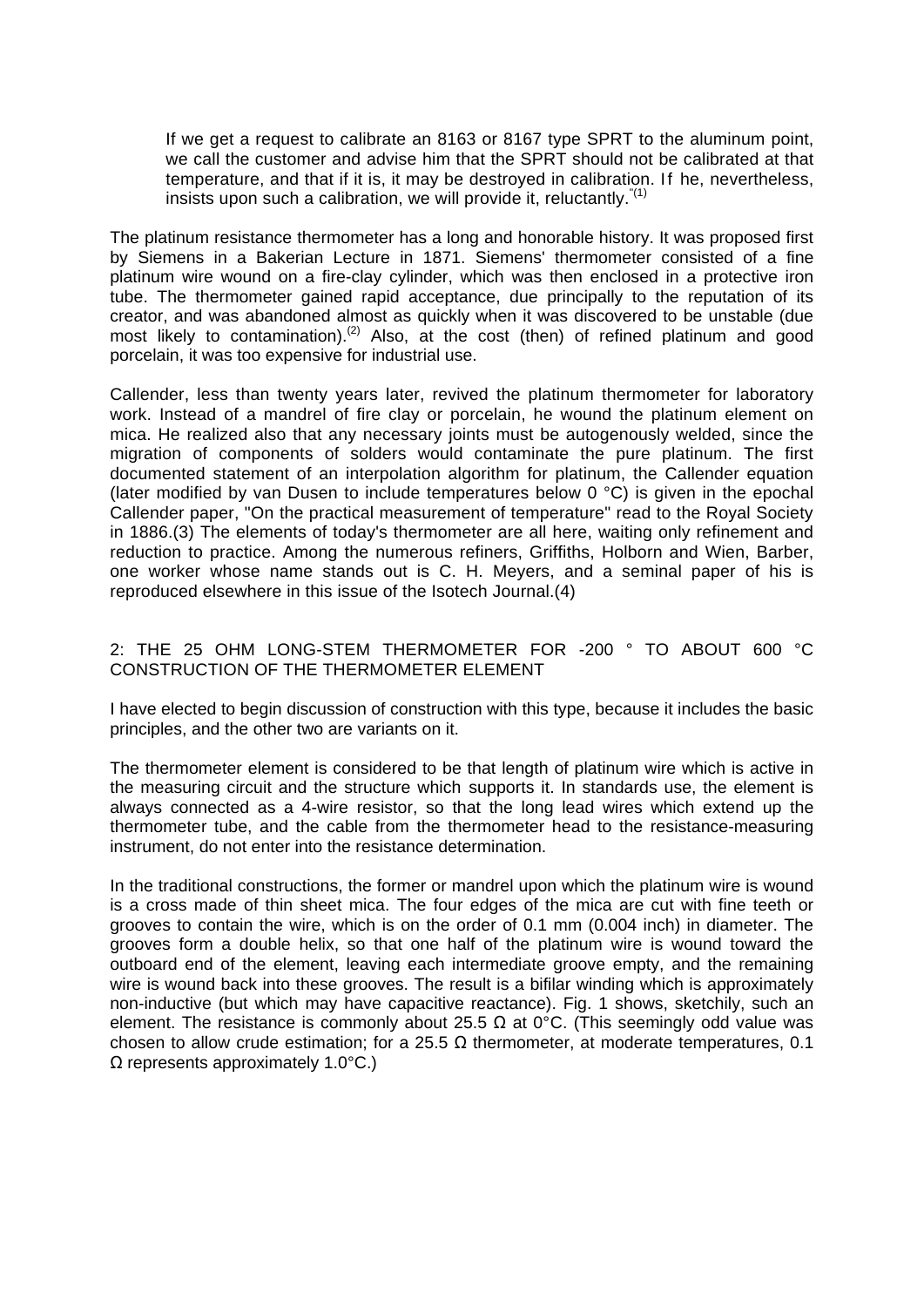

The mica former limits the upper temperature at which the thermometer may be used. Mica is a natural material; any of several silicates, including muscovite (ruby mica) and phlogopite (amber mica). Both forms are bound with water, and will deteriorate and flake at temperatures which drive off the water. Phlogopitic mica is used in the later quartz-tubed designs, and is limited to below 600°C for frequent use. The older designs using Pyrex tubes and ruby mica are limited to 500°C.

The wire is the purest platinum obtainable. It is referred to as "reference grade", taking the name from its acceptability as the reference leg of a standard platinum-platinum/rhodium thermocouple. Refiners of platinum, of whom only one or two produce thermometer-grade metal, occasionally make a bar of platinum which is recognized as superior, and thermometer makers reserve long-term supplies from that specific bar.

# 3: OTHER DETAILS OF CONSTRUCTION

The four lead wires which proceed up the thermometer stem (tube, sheath) and into the head, or handle, are generally 0.4 mm (.015 in) diameter. They are ordered, spaced and kept from touching each other by some sort of insulating device; a common plan is to use a number of four-hole mica washers, often separated by spacers of quartz tubing. Early thermometers were made with gold leads, perhaps as a matter of cost of material (or see the Meyers paper in this issue of the Journal). This had the disadvantage of placing the platinumto-gold junctions at the hot end of the thermometer, where thermoelectric effects could occur. Most thermometers are now made with lead wires of commercial grade (or better) platinum extending into the cool thermometer head, where they are attached to the copper leads of the external cable, with great attention paid to isothermality by appropriate heat-sinking.

At the cool end of the thermometer tube (which in today's thermometers is always quartz) the lead wires are hermetically sealed into the tube. In early thermometers this was done by sealing the platinum directly through the glass, or by Housekeeper seals. Both such seals effectively prevent repairs of broken tubes except by the most heroic means. For a number of years, it has been customary to close the cool end of the tube with a glass-to-metal header including four Kovar tubes, into which the lead wires are sealed by hydrogen brazing. The glass seal includes a fifth tube which is used to evacuate the tube assembly, perform occasionally arcane and sometimes mystical cleaning processes, to finally fill the tube with a gas, and to seal off. The gas in a long-stem thermometer of this range is commonly 90% dry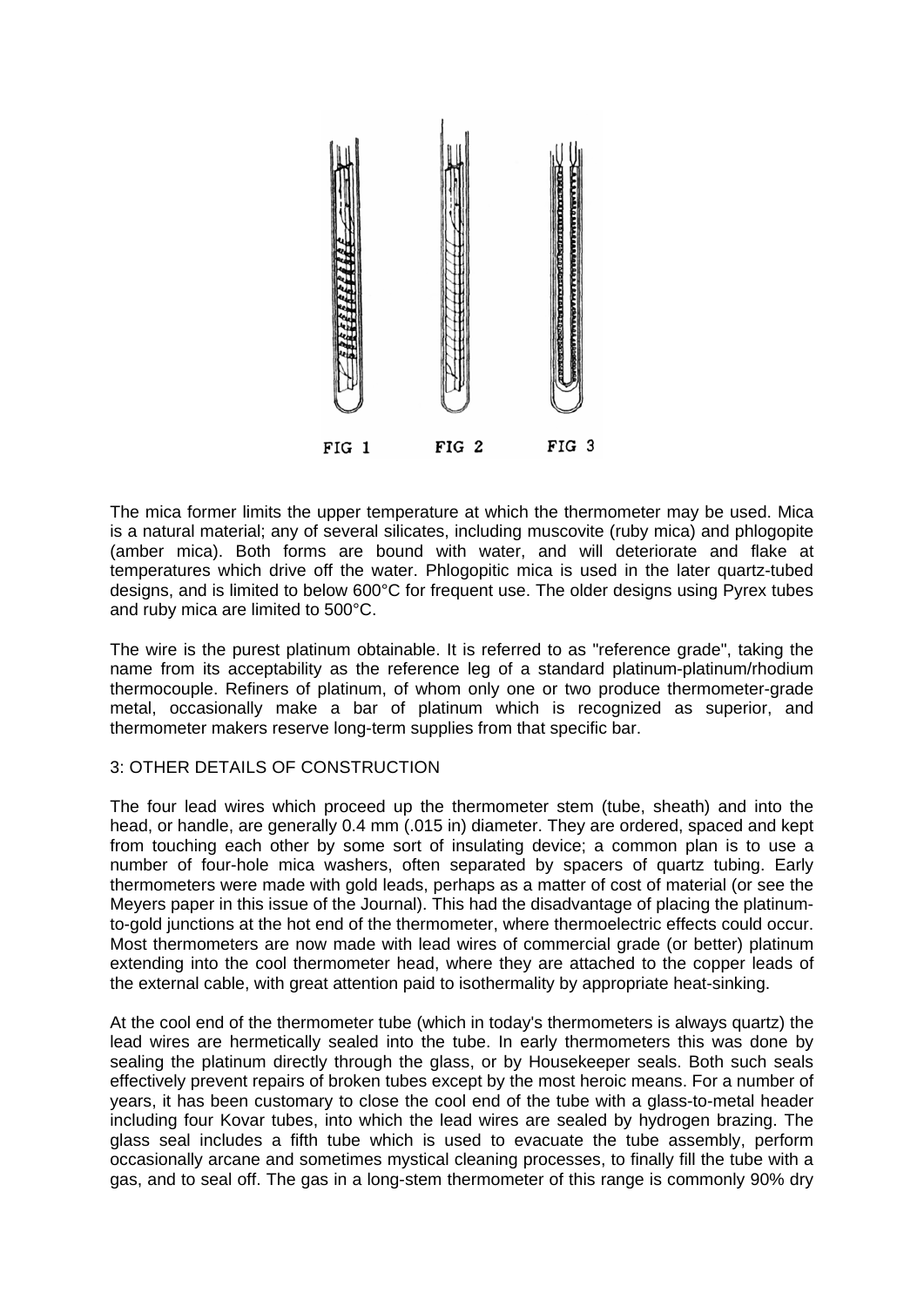argon, 10% oxygen, at a pressure which will be equivalent to 1 atmosphere at the hot end of the thermometer's range.

The quartz tubes of most thermometers are clear at the hot end for the length of the element, and for the rest of their length are roughened by sand-blasting, or coated with a black material such as Aquadag. Quartz has marvellous optical properties, and it is necessary to avoid piping heat out of (or into) the the sensitive element by breaking up internal reflections of radiant energy within the walls of the quartz tube. (For fun, try pointing one end of a quartz tube at a wall while heating the other end luminously hot. The circle of light projected onto the wall drives the lesson home).

The four wires in the external cable are required to (a) be flexible and (b) represent constant resistances under such conditions as flexing. While the lead wires and the cable are not measured during a four-wire measurement, any wire not constant in resistance might change and cause errors during a measurement, say with a Mueller bridge, which requires several steps; or with a modern automatic bridge could be a source of noise. Requirement (a) could be met with stranded wire, but the strands of a stranded cable touch each other in random and inconstant parallel connections, which contradicts requirement (b). The wire commonly used is Litz wire (Litzendraht), in which the individual strands are enamel-insulated from each other except at the ends where they are soldered to the platinum lead wires or to terminal lugs. The solders used should be thermal-free. The four Litz wires are made into a cable by some sort of woven serving. Terminal lugs are advisedly gold-plated copper, appropriately labeled as current or potential leads.

# 4: VARIATIONS ON THE ABOVE

Virtually all thermometer designs agree with the description given above, but there are a number of different ways of arranging the platinum wire relative to its supporting structure.

It is essential that the wire, whose resistance versus temperature characteristic is the essence of the measurement, be and be maintained in a fully annealed and strain-free condition. Strained or work-hardened platinum can will be higher in resistance and lower in sensitivity than it is in the fully annealed condition. Meyer's mica cross attempted to speak to this by providing essentially point contacts between platinum and the supporting structure, and leaving it freely suspended elsewhere. Fig. 1 shows a design in which the platinum is first coiled into a helix (with a pitch diameter of about 0.4 mm (.0125 in) and then wound on the mica. There are about 30 turns; thus there are about 120 places at which platinum touches mica. Fig. 2 shows a later Meyers design in which the platinum is not coiled, but is wound straight on the cross, for about 120 turns, or about 480 points of contact.

The first Meyers design coils the wire to allow more ohms in the linear length. The second design is an attempt to place more of the wire nearer the inside diameter of the quartz, to reduce thermal losses and thermal lag, and to improve dissipation of I2R heat. Whether one prefers Fig. 1 or Fig. 2 is a highly personal matter. My preference is for the coiled-coil design of Fig. 1. I have never found the self-heat or lag to be a nuisance, and I feel that Fig. 1, in which the platinum enjoys an additional degree of freedom, is marginally more stable.

Fig. 3 is a design by Barber, of NPL, in which the coil of platinum wire is allowed to hang freely in a U-shaped quartz capillary inside the main thermometer tube. Other designs, such as that of Curtis at Rosemount Engineering, dispose a coil of platinum inside a number of axial holes in ceramic, or on two sides of a helically-twisted ribbon of quartz which serves to separate the two coils. My experience suggests that all of these designs are marginally inferior to Meyers', in the amount of space which is left between the quartz tube and the sensing wire, and the consequent thermal loss and response lag; and the larger distance from the platinum to the quartz makes self-heating effects worse to much worse.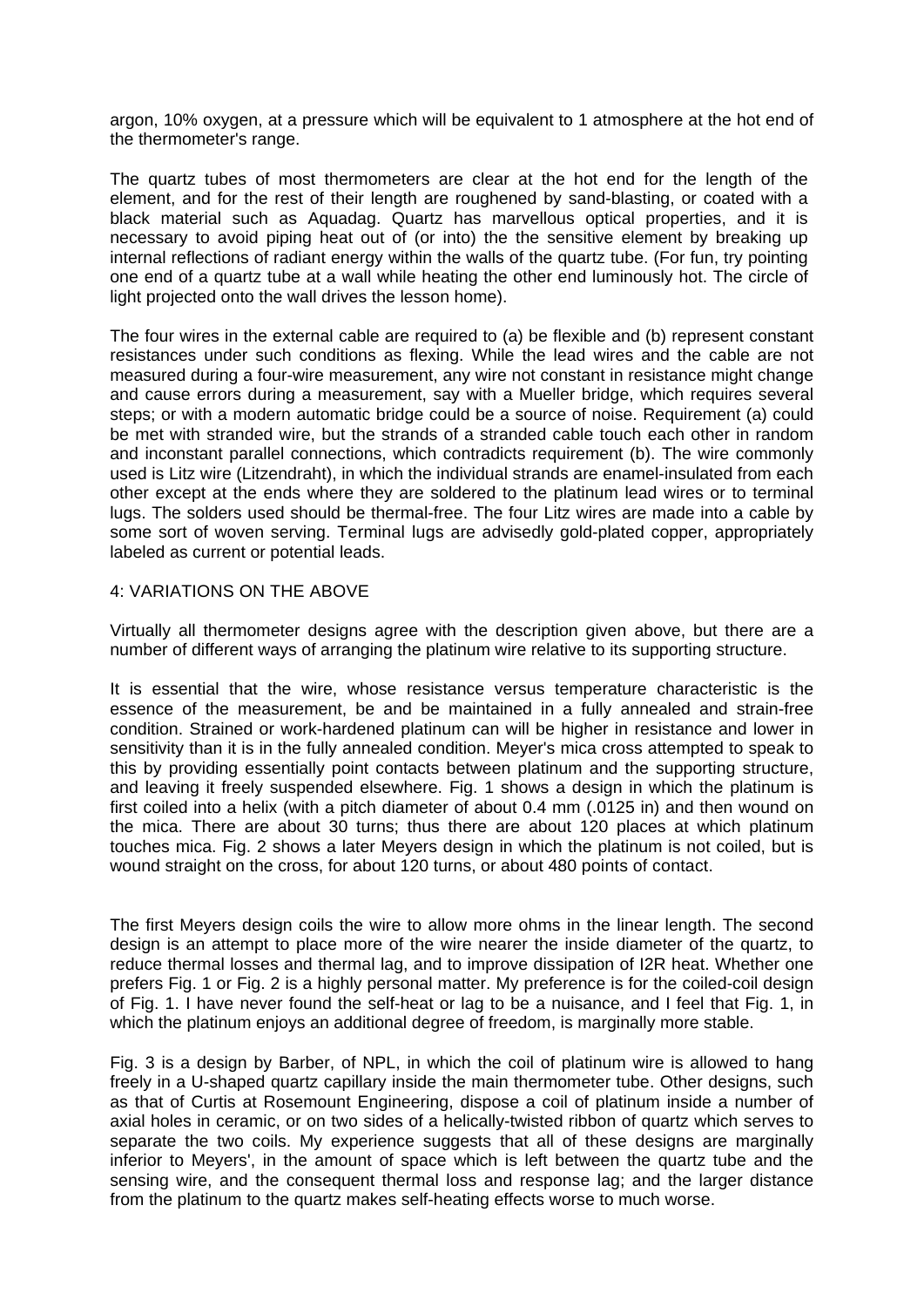# 5: THE CRYOGENIC, OR CAPSULE, THERMOMETER

The cryogenic, or capsule thermometer, is short (usually less than 50 mm (2 in) long. The point is that does not have a stem which must emerge from the thermal zone into ambient, and does not serve as a conductor of unwanted heat into a zone one is trying to keep very cold. It is often built into equipment in a semi-permanent fashion. Its lead wires are also short, and usually are welded to thin copper or Constantan extensions, which are carefully thermally tied to cold parts of the apparatus. The element designs are similar to those for long-stem thermometers. The tube or sheath is usually not quartz but commercial grade platinum. The gas used to fill is usually helium with a fraction of oxygen, to facilitate thermal transfer at temperatures where the conductance of helium is superior to that of any other gas.

While intended for use at low temperatures, the capsule thermometer range extends from 13.8 K to as high as 250 °C, and it is used not only in cryogenics but also in equipment, such as calorimeters, where it is desirable to build in a short sensor semi-permanently.

#### 6: THE HIGH-TEMPERATURE PLATINUM RESISTANCE THERMOMETER

The extension, in ITS-90, of the platinum range to the freezing point of silver (961.93 °C) has required the development of a new platinum resistance thermometer; acronym HTSPRT.

The first problem of extending the range is insulation. Mica cannot tolerate the temperatures. It has been necessary to make the former on which the platinum is wound of high-purity quartz. Even quartz does not provide absolute isolation at the high temperature end of the range (I have tried monocrystalline sapphire, at much greater cost than quartz, and it is about twice as good, which is not good enough). The former, or mandrel, is thus a shunt resistance across the platinum winding, and because of the uncertainty of the contacts between platinum and quartz, it is uncertain and unstable in magnitude. The practicable solution is to reduce the element resistance so that the shunt resistance produces a smaller network effect. For example, for a 25.5  $\Omega$  thermometer, suppose that the shunt resistance were 20 MQ. Then the network resistance is 25.499967  $Ω$ . But we require measurement assurance of better than 1 part per million, so this won't do, even if the shunt were a constant (calibratable) value, which it is not. For a 0.25 Ω thermometer, a 20 M  $\Omega$  shunt gives a network resistance of 0.24999997 Ω, which is tolerable. The cost, and there is a cost, is increased difficulty on the electrical measurement side, particularly in the face of noise, which is present at high temperatures.

Another benefit accrues from a lower resistance. Platinum wire tends to show crystal growth above approximately °C. The inevitable result is a crystallization so profound that, in fine wire, fractures at the grain boundaries develop. The 0.25  $\Omega$  choice allows the use of much heavier platinum wire for the element, which prolongs life and minimizes drift. Indeed, Evans developed a 0.25 Ω high temperature thermometer, called the "birdcage", which employed platinum rods instead of wire and which was produced commercially, but years ahead of a scale to use it. In more conventional designs, the heavy wire allows the support to be a blade rather than a cross, reducing the number of quartz-to-platinum contacts by 1/2. Tavener has described such a thermometer in an earlier issue of this Journal<sup>(5)</sup> and the detail of its element and lead arrangement is shown in Fig. 4. It is in current production, and has been shown by calibrations in several National Laboratories to be extremely stable.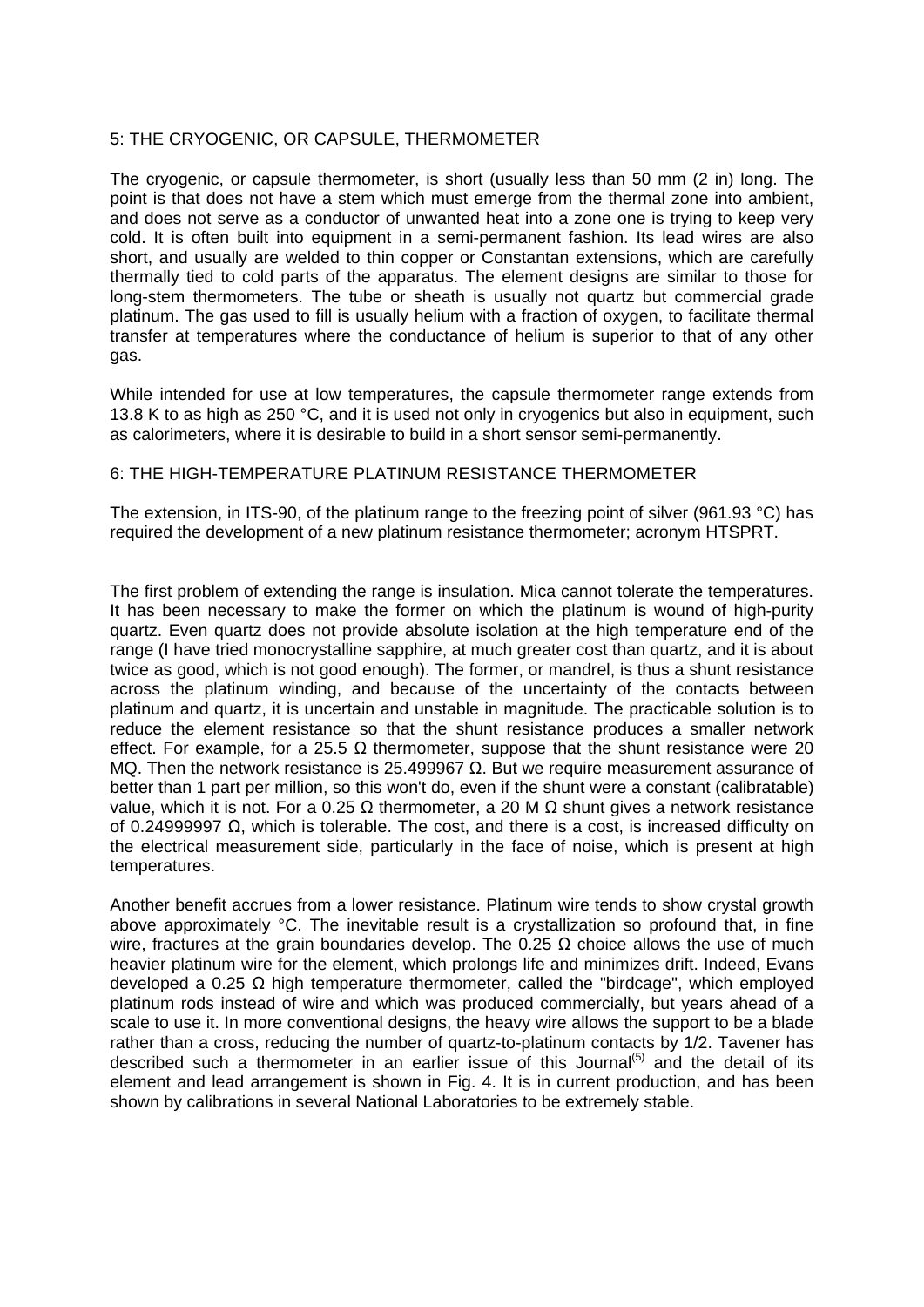



CONTINOUS CAPILLARIES CONTAINING LEAD WIRES

SPADE AND 0.252 WINDING

(Isotech and I are studying the design of a thermometer, the top of whose range will be the aluminum point, the former of quartz, and the 0 °C value 10  $\Omega$ . For the user who does not require temperatures higher than 660°C, the higher resistance will be attractive).

Another problem which can occur at the higher temperatures, and which is subtle, is the migration of metal ions from the immediate environment, through the quartz (which is transparent to such ions as copper, iron, nickel and chromium at these temperatures) into the platinum, resulting in degradation of its purity and large consequent calibration shifts. The Inconel liner of a furnace will cause such an effect, if the thermometer is not isolated from it by, say, a thin sleeve of graphite. (The graphite crucible and sleeve of the Isotech fixed-point cells are sufficient protection). Isotech also furnishes a patented, battery-powered field generator which, when used with its Model 962 thermometers, will shield the thermometer against contaminating metal ions.

## 7: USING SPRTs: MECHANICAL

It has been said that, if one puts an SPRT down onto a workbench hard enough to hear it touch, it will probably be strained. Mechanical strain of the wires, due to shock or acceleration between their points of support, will shift a thermometer throughout its range, increasing W values below 0  $^{\circ}$ C and decreasing them above 0  $^{\circ}$ C, because the 0  $^{\circ}$ C value which is the W divisor has increased. The same effect can be caused by using the thermometer in an environment which imparts continuing vibration to it. Attention must be given to such factors during storage, as well.

When a thermometer is sent elsewhere for calibration, it has been my preference to carry it by hand, and to retrieve it the same way. If a thermometer must be shipped, it should be packed adequately in a rigid box, in turn contained in a box full of resilient material, and the box closed by some means which is not in itself shocking; e.g., a wooden crate closed by woodscrews, not by nails.

#### 8: USING SPRTs: QUALITY ASSURANCE

Any thermometry laboratory should be prepared to realize the triple point of water, for at least the following reasons:

a) The ratio W of the resistance at temperature to the resistance at the triple point of water:

$$
W = \frac{R(t)}{R(tp)}
$$

is more stable and repeatable than the resistance. The calibration received from a calibration laboratory is given in terms of W vs. t, not R vs. t. To realize a temperature measurement accurately, the measurement of resistance at temperature must be followed by a measurement of resistance at the water triple point, and the W value calculated, so that the tables may be used.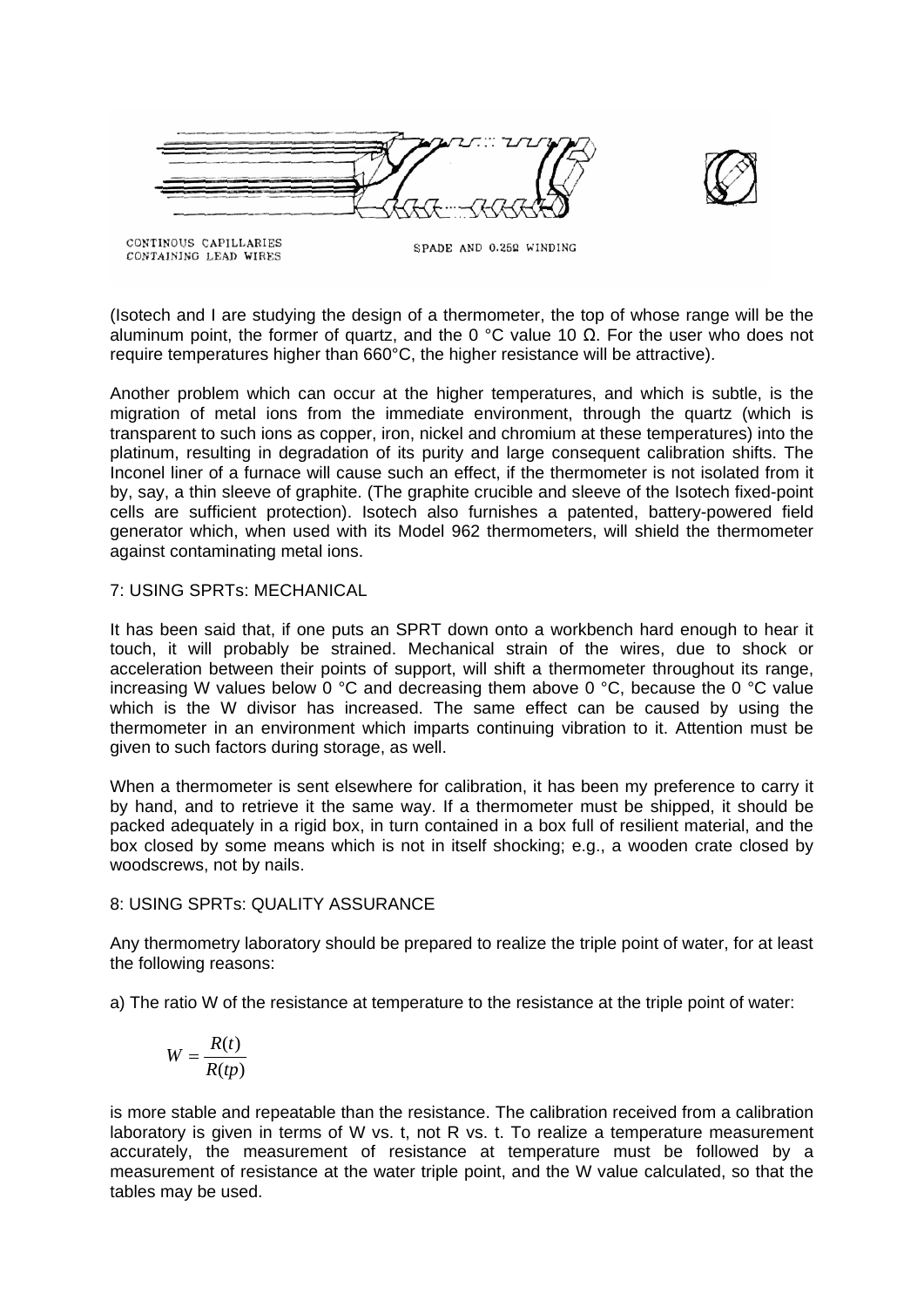Furthermore, Berry has shown that as platinum is heated, several surface oxidation states are produced sequentially, which alter the resistance. However a measurement at a temperature and a measurement immediately following, at the water triple point, report the platinum in the same state. (The original state may be restored by an anneal, as described in c) below).

(NOTE: In previous scales, the denominator for W was the resistance at 0 °C. In the ITS-90, it is the resistance at 0.01 °C)

The resistance at the water triple point is a good indication of the state of the thermometer with respect to change. Quality control requires that, each time the thermometer is used, the resistance at the water triple point be placed on a control chart. The history thus developed aids confidence immeasurably. I am not a believer in fixed calibration intervals for SPRTs. I am a believer in following the control chart, which will tell me whether and when the thermometer has shifted too much. Against risks in transportation, and compared to the present cost of a National Laboratory calibration, a water triple point system may pay for itself in one interval.

When the thermometer is returned after calibration, a check at the water triple point will indicate whether or not there has been a subsequent shift due to transportation, and whether one may use the calibration with confidence.

For those laboratories which are equipped to do their fixed-point calibrations in house (a rapidly increasing number) it is wise, before calibrating, to perform a measurement at the water triple point, then anneal for 4 hours at 450 'C, and measure at the water triple point again. Any measurable change will indicate that the thermometer is either unstable or not fully annealed. In the latter case, repeating the process until a constant value is obtained can save much calibration time and expense. (Recommendations for handling HTSPRTs during and after exposure to high temperatures, and annealing such thermometers, should be sought from the manufacturer).

#### 9: USING SPRTs: SELF-HEATING EFFECTS

A resistance is passive; to measure it requires that a current be passed through it, and the inevitable effect is I2R heating. It is typical practice in calibration laboratories to calibrate a 25.5 Ω thermometer with 1 mA applied, and a 0.25 Ω thermometer with 10 mA. (It is never wise to apply more than 5 times these current levels, even momentarily). These calibration currents will result in a slightly elevated temperature. It is the First Law of Thermometry that a thermometer measures no temperature other than its own. In the designs of Fig. 1 and Fig. 2, the elevation, at the water triple point temperature, may be as much as 0.5 mK; with designs of less favorable heat transfer it may be substantially higher.

More accuracy may be achieved, at more effort, by reducing the reading to the resistance which would be obtained if there were no source of power. This can be done by measuring the resistance at two currents, for example x 1 and x  $\sqrt{2}$  the accustomed level, in the identical environment. Converted to terms of power, the zero power resistance can be extrapolated.

The heat generated by the thermometer is, of course, transferred to the medium in which it is immersed. The self-heat so dissipated in a large volume of flowing liquid is then less than that in a suffocating environment. In most circumstances, the heat generated will not be such as to consequentially raise the temperature of the environment.

#### 10: USING SPRTs: INTERPOLATION CALCULATIONS

The mathematics of the ITS-90 has been treated elsewhere, and need not be repeated.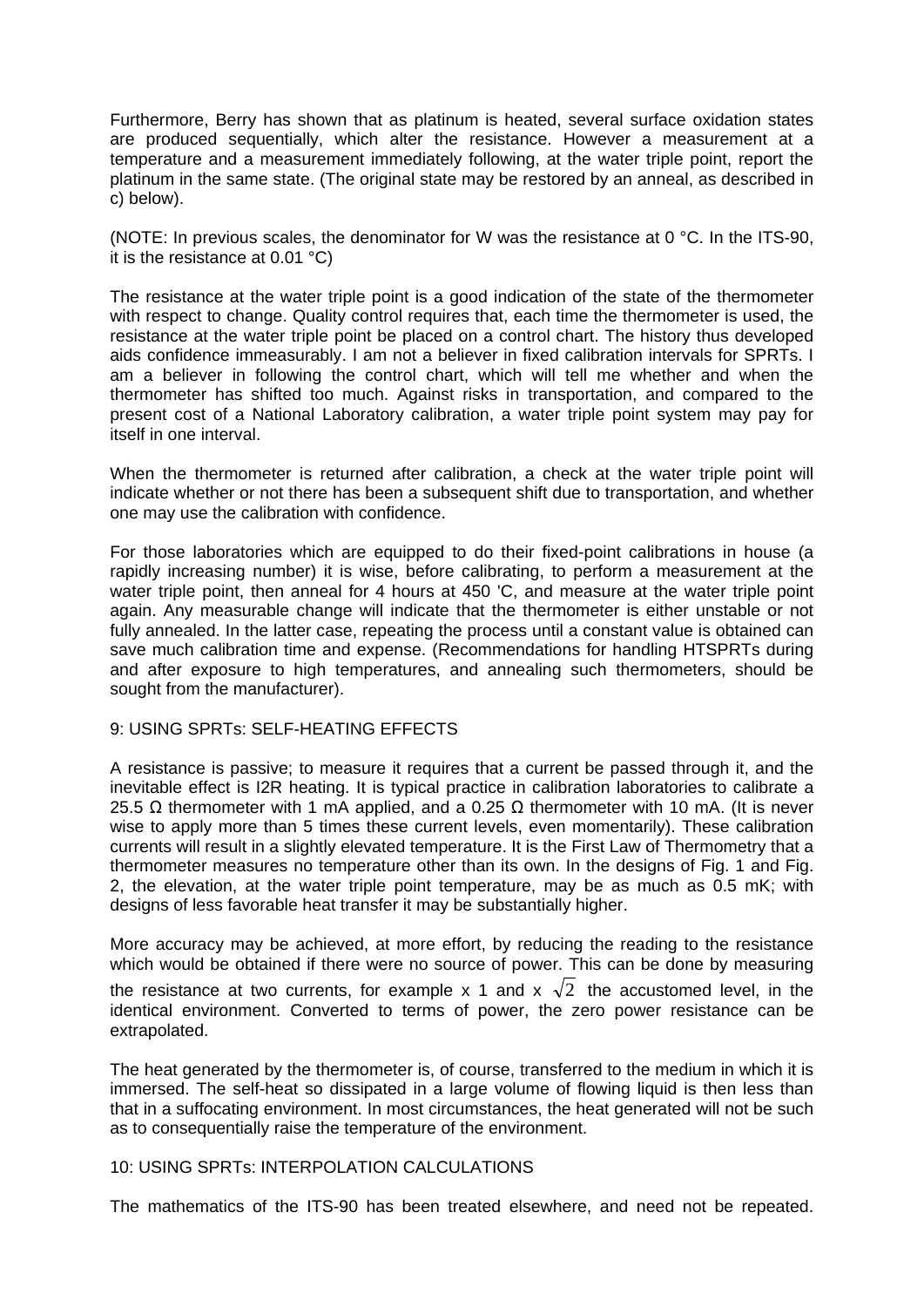References 6, 7, 8, 9, 10 and 11 contain complete details. Reference 9 provides valuable advice for those who specify and order calibration services. For laboratories equipped to calibrate at fixed points, Isotech has available Daedalus 1.1, an MS-DOS interpolation program covering the full SPRT ranges. For information, consult Isothermal Technology Ltd., Pine Grove, Southport, England, or Isothermal (USA) Ltd, 250 West 57 Street, New York N.Y. 10107.

### 11: USING HIGH TEMPERATURE SPRTs

Quartz, as used in high-temperature thermometer sheaths, is a non-crystalline form of a material which may lapse into the crystalline form at temperatures within the upper range of HTSPRTs. This will occur inevitably if the thermometer sheath is exposed without being scrupulously cleaned of any contaminants; dust, oil, fingerprints. Manufacturers will advise methods of cleaning. The effect of devitrification is to make the quartz leaky to gasses, including its own internal gas, and ultimately to destroy its mechanical strength and integrity. For the calibration points below aluminum, HTSPRTs may be handled in the same way as the 25.5 Ω conventional thermometers. That is, the thermometers are preheated to avoid sudden cooling of the fixed-point cell when they are inserted, and to prevent excess shock to the thermometer.

At the higher calibration points (aluminum and silver), and in measurement situations at higher temperatures, special precautions are necessary, in inserting and also in removing the thermometer, to prevent excessive shifts. When used above 500 °C, it is advisable to raise the temperature of the environment containing the thermometer at a rate which achieves the desired temperature in 2 hours or more. This can be accomplished in either of two ways; at the beginning of the cycle, by placing the thermometer in a furnace which is below 500 °C and ramping the temperature gradually, or by preheating the thermometer in a second furnace on a similar time program. After the measurements are made, the thermometer should be allowed to cool in the furnace at a rate not exceeding a drop to 480 °C in 2 hours. At 480 °C the thermometer may be withdrawn safely.

It is usually necessary, during calibration, to withdraw the thermometer from the cell, so that the inner mantle can be formed in the cell using quartz rods. This is best done by raising the thermometer so that its tip is located a few centimeters above the graphite lid of the cell, waiting 5 minutes or so, raising the thermometer another 5 cm, waiting another 5 minutes, etc., until the thermometer is free from the cell guide tube. The thermometer may be transferred to another furnace at the appropriate temperature. When the thermometer is reinserted into the cell, the procedure is followed in reverse, until the thermometer is bottomed in the cell.

The shifts which may be observed when a thermometer is cooled too rapidly are due to quenched-in crystal lattice vacancies. These can usually be removed, and the thermometer restored, by heating the thermometer, with the rise time precautions given above, to 960 °C, and holding it there for 30 to 60 minutes; then gradually cooling to below 500 °C before withdrawing the thermometer. A check at the water triple point will indicate whether the treatment has been adequate, or whether it needs to be repeated.

In Part IV of this ongoing series, we will consider resistance-measuring equipment for standard platinum resistance thermometry, and industrial platinum sensors.